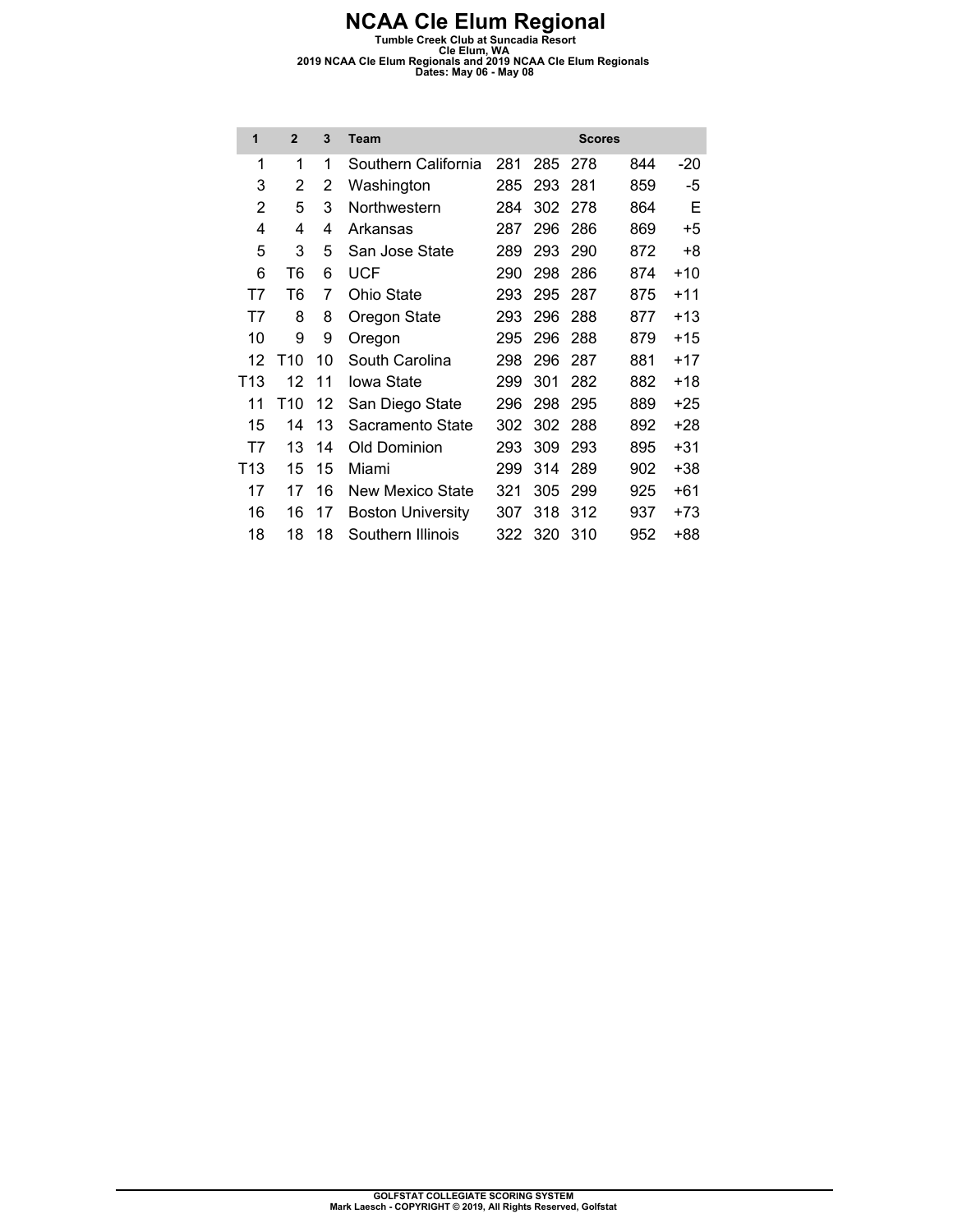| <b>Start</b>    | <b>Finish</b>   | <b>Player</b>          | <b>Team</b>          |    |    | <b>Scores</b> |     |       |
|-----------------|-----------------|------------------------|----------------------|----|----|---------------|-----|-------|
| 1               | 1               | Jennifer Chang         | Southern California  | 70 | 67 | 68            | 205 | $-11$ |
| T <sub>2</sub>  | T2              | Ana Laura Collado      | <b>UCF</b>           | 66 | 72 | 68            | 206 | $-10$ |
| T <sub>2</sub>  | T2              | Rino Sasaki            | Washington           | 68 | 70 | 68            | 206 | $-10$ |
| 4               | 4               | Kathleen Scavo         | Oregon               | 67 | 72 | 70            | 209 | $-7$  |
| T <sub>13</sub> | T <sub>5</sub>  | <b>Brooke Riley</b>    | Northwestern         | 71 | 74 | 65            | 210 | $-6$  |
| T <sub>6</sub>  | T5              | Maria Fassi            | Arkansas             | 69 | 72 | 69            | 210 | $-6$  |
| 5               | T7              | Aneka Seumanutafa      | <b>Ohio State</b>    | 70 | 70 | 71            | 211 | $-5$  |
| 8               | T7              | Alyaa Abdulghany       | Southern California  | 70 | 72 | 69            | 211 | $-5$  |
| T9              | T9              | Malia Nam              | Southern California  | 73 | 70 | 69            | 212 | $-4$  |
| T <sub>6</sub>  | T9              | Natasha Andrea Oon     | San Jose State       | 70 | 71 | 71            | 212 | $-4$  |
| T <sub>22</sub> | T <sub>11</sub> | Ellie Slama            | Oregon State         | 74 | 73 | 66            | 213 | $-3$  |
| T9              | T <sub>11</sub> | Kelly Sim              | Northwestern         | 70 | 73 | 70            | 213 | $-3$  |
| 12              | 13              | Christine Danielsson * | <b>UC Davis</b>      | 73 | 71 | 70            | 214 | $-2$  |
| T <sub>9</sub>  | 14              | Sara Kjellker          | San Diego State      | 70 | 73 | 73            | 216 | E     |
| T <sub>13</sub> | T <sub>15</sub> | <b>Yukie Sasaki</b>    | <b>Ohio State</b>    | 69 | 76 | 72            | 217 | $+1$  |
| T <sub>13</sub> | T <sub>15</sub> | Gabriela Ruffels       | Southern California  | 69 | 76 | 72            | 217 | $+1$  |
| T <sub>22</sub> | T <sub>17</sub> | Amelia Mehmet Grohn    | Iowa State           | 75 | 72 | 71            | 218 | $+2$  |
| T <sub>13</sub> | T17             | Kaylee Benton          | Arkansas             | 70 | 75 | 73            | 218 | $+2$  |
| T40             | T <sub>17</sub> | Julia Becker           | Sacramento State     | 75 | 75 | 68            | 218 | $+2$  |
| T <sub>29</sub> | T <sub>17</sub> | Julianne Alvarez       | Washington           | 73 | 75 | 70            | 218 | $+2$  |
| T <sub>22</sub> | T <sub>17</sub> | Sarah Rhee             | Washington           | 73 | 74 | 71            | 218 | $+2$  |
| T17             | T <sub>22</sub> | Maria Balcazar         | <b>UCF</b>           | 76 | 70 | 73            | 219 | $+3$  |
| T <sub>22</sub> | T <sub>22</sub> | <b>Emily Price</b>     | South Carolina       | 72 | 75 | 72            | 219 | $+3$  |
| T <sub>22</sub> | T <sub>22</sub> | Polly Mack *           | <b>UNLV</b>          | 77 | 70 | 72            | 219 | $+3$  |
| T34             | T <sub>22</sub> | <b>Brooke Matthews</b> | Arkansas             | 75 | 74 | 70            | 219 | $+3$  |
| T17             | T <sub>22</sub> | Nishtha Madan          | Sacramento State     | 71 | 75 | 73            | 219 | $+3$  |
| T <sub>17</sub> | T <sub>22</sub> | Abegail Arevalo        | San Jose State       | 72 | 74 | 73            | 219 | $+3$  |
| T49             | T <sub>28</sub> | Anita Uwadia           | South Carolina       | 75 | 76 | 69            | 220 | $+4$  |
| T <sub>29</sub> | T <sub>28</sub> | Susie Cavanagh         | Oregon State         | 75 | 73 | 72            | 220 | $+4$  |
| T49             | T <sub>28</sub> | Joy Chou               | Iowa State           | 74 | 77 | 69            | 220 | $+4$  |
| T22             | T28             | Gioia Carpinelli       | San Diego State      | 76 | 71 | 73            | 220 | $+4$  |
| T40             | T28             | Chayanit Wangmahaporn  | Iowa State           | 74 | 76 | 70            | 220 | +4    |
| T34             | T <sub>28</sub> | Franziska Friedrich    | San Jose State       | 76 | 73 | 71            | 220 | $+4$  |
| T <sub>29</sub> | T <sub>28</sub> | Alice Duan             | Washington           | 74 | 74 | 72            | 220 | $+4$  |
| T40             | T <sub>35</sub> | Amy Matsuoka           | Oregon               | 74 | 76 | 71            | 221 | $+5$  |
| T <sub>22</sub> | T <sub>35</sub> | Ana Pelaez             | South Carolina       | 76 | 71 | 74            | 221 | $+5$  |
| T64             | T <sub>35</sub> | Rose Huang *           | <b>Brigham Young</b> | 77 | 76 | 68            | 221 | $+5$  |
| T34             | T <sub>35</sub> | Stephanie Lau          | Northwestern         | 68 | 81 | 72            | 221 | $+5$  |
| T34             | T35             | <b>Renate Grimstad</b> | Miami                | 75 | 74 | 72            | 221 | $+5$  |
| T <sub>56</sub> | T40             | Elizabeth Moon         | <b>UCF</b>           | 75 | 77 | 70            | 222 | $+6$  |
| T64             | T40             | Elizabeth Prior *      | <b>UNLV</b>          | 78 | 75 | 69            | 222 | $+6$  |
| T <sub>29</sub> | T40             | Ximena Gonzalez        | Arkansas             | 73 | 75 | 74            | 222 | $+6$  |
| T40             | T40             | Dominique Galloway     | New Mexico State     | 77 | 73 | 72            | 222 | $+6$  |
| T40             | T44             | Lois Kaye Go           | South Carolina       | 76 | 74 | 73            | 223 | $+7$  |
| T <sub>17</sub> | T44             | Nicole Schroeder       | Oregon State         | 73 | 73 | 77            | 223 | $+7$  |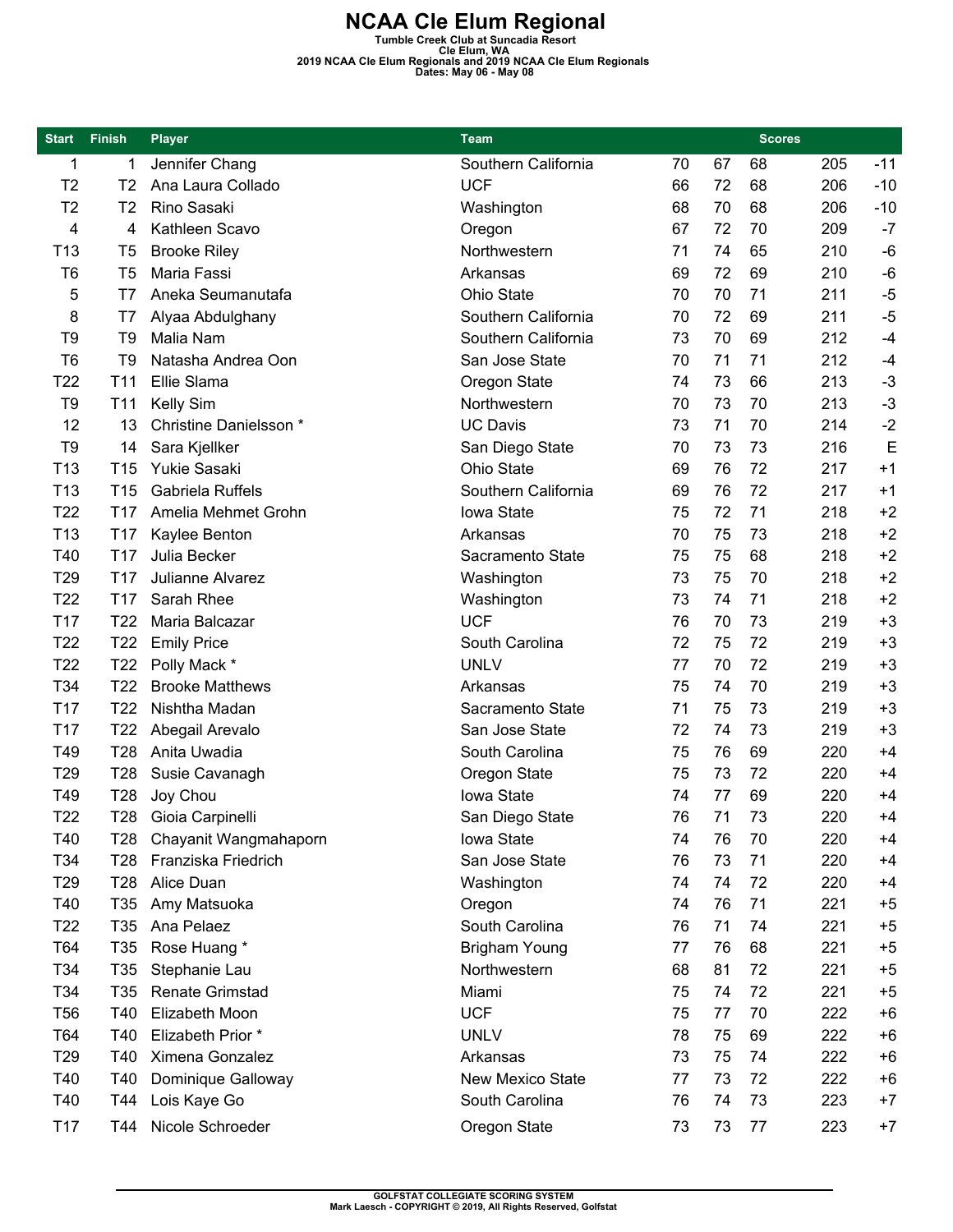| <b>Start</b>    | <b>Finish</b>   | <b>Player</b>               | Team                     |    |    | <b>Scores</b> |     |       |
|-----------------|-----------------|-----------------------------|--------------------------|----|----|---------------|-----|-------|
| T <sub>17</sub> | T44             | Chanikan (Pluem) Yongyuan * | Southern Utah            | 71 | 75 | 77            | 223 | $+7$  |
| <b>T56</b>      | T44             | Nikolette Schroeder         | Ohio State               | 77 | 75 | 71            | 223 | $+7$  |
| T64             | T44             | Kristyna Frydlova           | Miami                    | 75 | 78 | 70            | 223 | $+7$  |
| T40             | T44             | <b>Charlotte De Corte</b>   | Old Dominion             | 73 | 77 | 73            | 223 | $+7$  |
| <b>T56</b>      | T44             | Suthavee Chanachai          | New Mexico State         | 80 | 72 | 71            | 223 | $+7$  |
| T49             | <b>T51</b>      | Petra Salko                 | Oregon                   | 77 | 74 | 73            | 224 | $+8$  |
| T29             | T <sub>51</sub> | Fernanda Escauriza          | San Diego State          | 72 | 76 | 76            | 224 | $+8$  |
| T64             | <b>T51</b>      | Corinne Viden               | Sacramento State         | 79 | 74 | 71            | 224 | $+8$  |
| T34             | <b>T51</b>      | Alexandra Cooper            | San Jose State           | 74 | 75 | 75            | 224 | $+8$  |
| T49             | T <sub>55</sub> | Tze-Han Lin                 | Oregon                   | 77 | 74 | 74            | 225 | $+9$  |
| T40             | <b>T55</b>      | Allisen Corpuz              | Southern California      | 72 | 78 | 75            | 225 | $+9$  |
| T64             | <b>T57</b>      | Olivia Benzin               | Oregon State             | 74 | 79 | 73            | 226 | $+10$ |
| T <sub>56</sub> | <b>T57</b>      | Taglao Jeeravivitaporn      | Iowa State               | 76 | 76 | 74            | 226 | $+10$ |
| T64             | T57             | Sophie Hausmann *           | Idaho                    | 73 | 80 | 73            | 226 | $+10$ |
| T73             | <b>T57</b>      | Jana Melichova              | Old Dominion             | 79 | 77 | 70            | 226 | $+10$ |
| T49             | T57             | Macarena Aguilera           | Miami                    | 71 | 80 | 75            | 226 | $+10$ |
| T49             | T57             | Antonia Malate              | San Jose State           | 73 | 78 | 75            | 226 | $+10$ |
| T40             | <b>T57</b>      | Hanako Kawasaki             | <b>Boston University</b> | 71 | 79 | 76            | 226 | $+10$ |
| T71             | T64             | Alanna Campbell             | Iowa State               | 76 | 79 | 72            | 227 | $+11$ |
| <b>T56</b>      | T64             | Alyssa Lamoureux            | <b>UCF</b>               | 73 | 79 | 75            | 227 | $+11$ |
| T73             | T64             | Janet Mao                   | Northwestern             |    | 78 | 71            | 227 | $+11$ |
| T64             | T64             | Abigail Portyrata           | Old Dominion             | 73 | 80 | 74            | 227 | $+11$ |
| T40             | T64             | Sana Tufail                 | Old Dominion             | 73 | 77 | 77            | 227 | $+11$ |
| T34             | T69             | Mari Nishiura               | Oregon State             | 72 | 77 | 79            | 228 | $+12$ |
| T71             | T69             | Skylar Thompson             | Ohio State               | 77 | 78 | 73            | 228 | $+12$ |
| <b>T56</b>      | T69             | Kelly Su                    | Northwestern             | 75 | 77 | 76            | 228 | $+12$ |
| T49             | T69             | Lauren Peter                | Ohio State               | 77 | 74 | 77            | 228 | $+12$ |
| T <sub>56</sub> | <b>T69</b>      | Leah Onosato                | Old Dominion             | 74 | 78 | 76            | 228 | $+12$ |
| T <sub>56</sub> | T69             | Jackie Biggs                | Southern Illinois        | 77 | 75 | 76            | 228 | $+12$ |
| T73             | 75              | <b>Kitty Tam</b>            | San Diego State          | 78 | 78 | 73            | 229 | $+13$ |
| T78             | 76              | <b>Marion Veysseyre</b>     | South Carolina           | 75 | 82 | 73            | 230 | $+14$ |
| T73             | 77              | Wenyung Keh                 | Washington               | 71 | 85 | 76            | 232 | $+16$ |
| 80              | 78              | Sofie Babic                 | Sacramento State         | 80 | 78 | 76            | 234 | $+18$ |
| 91              | T79             | Anna Backman                | Miami                    | 78 | 85 | 72            | 235 | $+19$ |
| T73             | T79             | <b>Sydney Smith</b>         | Sacramento State         | 77 | 79 | 79            | 235 | $+19$ |
| T78             | T79             | Megan Carter                | <b>Boston University</b> | 75 | 82 | 78            | 235 | $+19$ |
| T87             | T82             | Dylan Kim                   | Arkansas                 | 80 | 82 | 75            | 237 | $+21$ |
| T82             | T82             | Claudia De Antonio          | Miami                    | 78 | 82 | 77            | 237 | $+21$ |
| T87             | 84              | <b>Chantal Dueringer</b>    | <b>New Mexico State</b>  | 82 | 80 | 76            | 238 | $+22$ |
| T87             | 85              | <b>Emilyee McGiles</b>      | Southern Illinois        | 84 | 78 | 78            | 240 | $+24$ |
| T87             | T86             | Alexis Phadungmartvorakul   | Oregon                   | 81 | 81 | 79            | 241 | $+25$ |
| T84             | T86             | Zhangcheng Guo              | <b>Boston University</b> | 79 | 82 | 80            | 241 | $+25$ |
| 81              | T86             | Katerina Doleckova          | <b>Boston University</b> | 84 | 75 | 82            | 241 | $+25$ |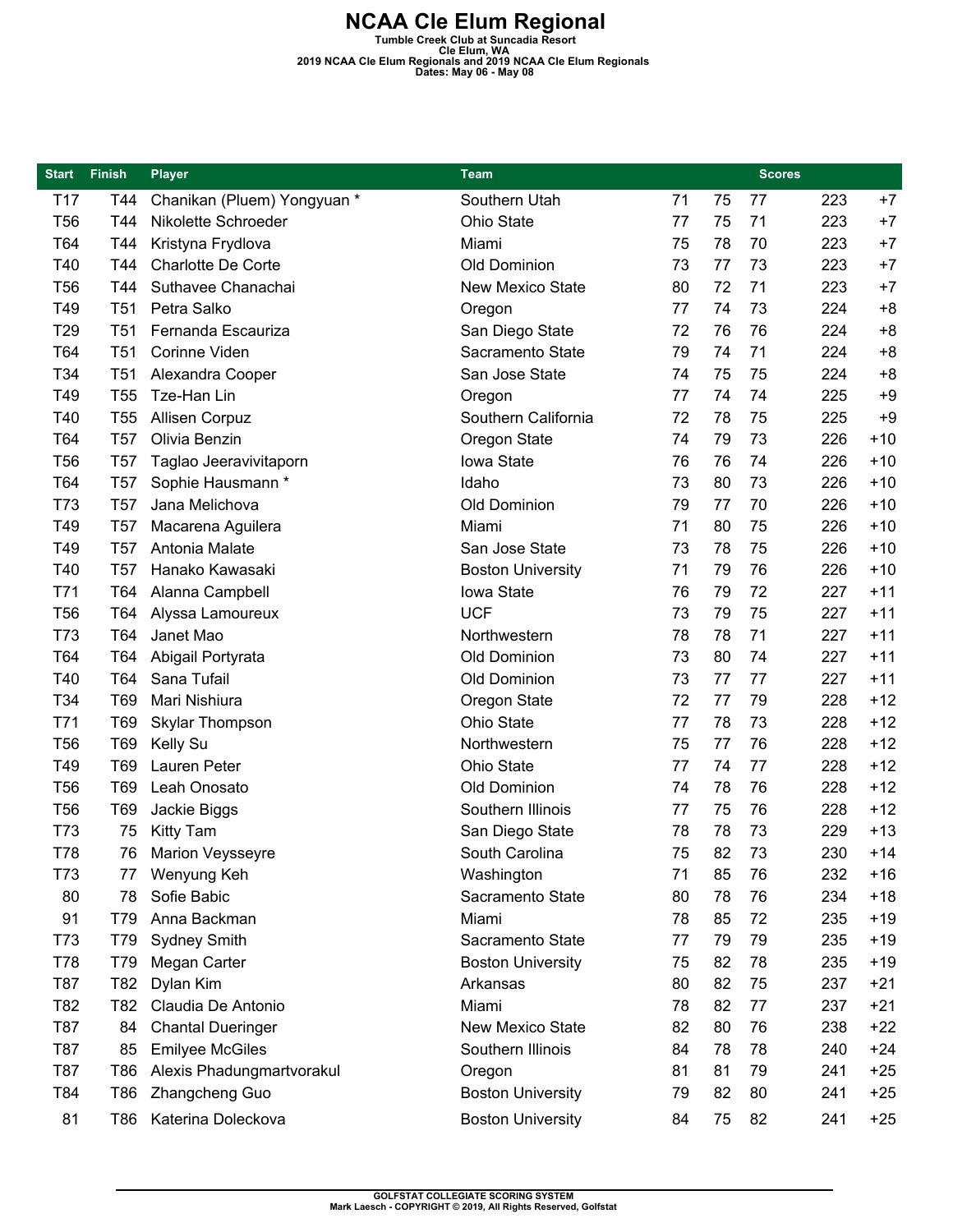| <b>Start</b> | <b>Finish</b> | <b>Player</b>          | <b>Team</b>              |    |    | <b>Scores</b> |     |       |
|--------------|---------------|------------------------|--------------------------|----|----|---------------|-----|-------|
| T84          |               | T89 Chinatsu Kobayashi | UCF                      | 80 | 81 | -81           | 242 | $+26$ |
| T84          | T89           | Erica Kerr             | Southern Illinois        | 78 | 83 | -81           | 242 | $+26$ |
| T82          | T91           | Daniela Anastasi       | San Diego State          | 79 | 81 | 84            | 244 | $+28$ |
| T92          | T91           | Abby Parsons           | <b>Boston University</b> | 82 | 84 | 78            | 244 | $+28$ |
| T92          | 93            | Kehler Koss            | New Mexico State         | 86 | 80 | 80            | 246 | $+30$ |
| 95           | 94            | Moyea Russell          | Southern Illinois        | 86 | 84 | 78            | 248 | $+32$ |
| 96           | 95.           | Lilian Klekner-Alt     | Southern Illinois        | 83 | 88 | 78            | 249 | $+33$ |
| 94           | 96            | Maria Prado            | New Mexico State         | 82 | 85 | 87            | 254 | $+38$ |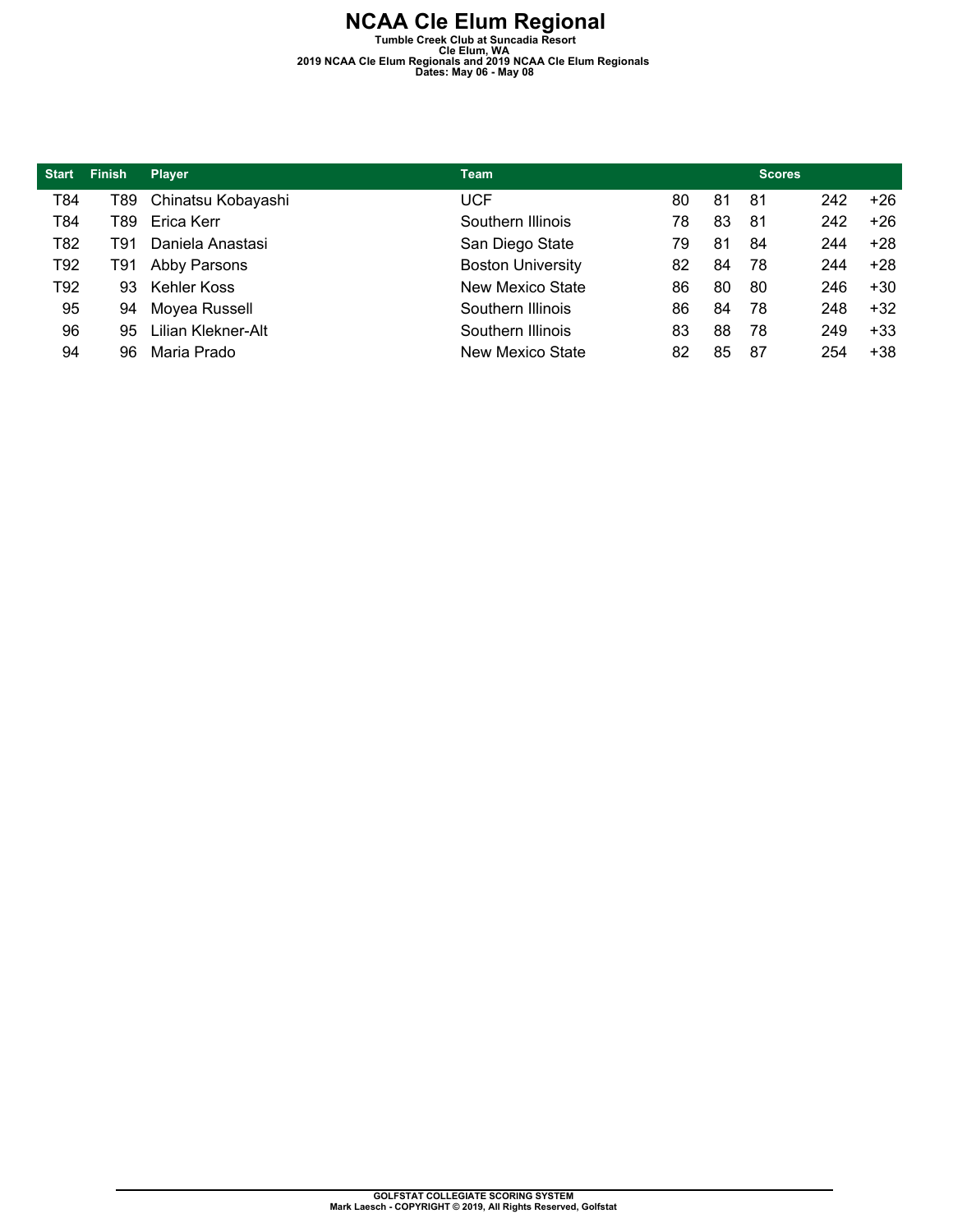| Pos.                    | Team/Player (seed)      | Rd 1 | Rd <sub>2</sub> | Rd <sub>3</sub> | <b>Total</b> |
|-------------------------|-------------------------|------|-----------------|-----------------|--------------|
| $\mathbf{1}$            | Southern California     | 281  | 285             | 278             | 844          |
| $\mathbf{1}$            | Jennifer Chang (1)      | 70   | 67              | 68              | 205          |
| T7                      | Alyaa Abdulghany (5)    | 70   | 72              | 69              | 211          |
| T9                      | Malia Nam (4)           | 73   | 70              | 69              | 212          |
| T15                     | Gabriela Ruffels (3)    | 69   | 76              | 72              | 217          |
| T <sub>55</sub>         | Allisen Corpuz (2)      | 72   | 78              | 75              | 225          |
| $\mathbf{2}$            | Washington              | 285  | 293             | 281             | 859          |
| T <sub>2</sub>          | Rino Sasaki (4)         | 68   | $70\,$          | 68              | 206          |
| T17                     | Julianne Alvarez (2)    | 73   | 75              | 70              | 218          |
| T17                     | Sarah Rhee (3)          | 73   | 74              | 71              | 218          |
| T28                     | Alice Duan (5)          | 74   | 74              | 72              | 220          |
| 77                      | Wenyung Keh (1)         | 71   | 85              | 76              | 232          |
| $\mathbf{3}$            | Northwestern            | 284  | 302             | 278             | 864          |
| T <sub>5</sub>          | Brooke Riley (2)        | 71   | 74              | 65              | 210          |
| T11                     | Kelly Sim (3)           | 70   | 73              | 70              | 213          |
| T35                     | Stephanie Lau (1)       | 68   | 81              | 72              | 221          |
| T64                     | Janet Mao (4)           | 78   | 78              | 71              | 227          |
| T69                     | Kelly Su (5)            | 75   | 77              | 76              | 228          |
| $\overline{\mathbf{4}}$ | <b>Arkansas</b>         | 287  | 296             | 286             | 869          |
| T <sub>5</sub>          | Maria Fassi (1)         | 69   | 72              | 69              | 210          |
| T17                     | Kaylee Benton (2)       | 70   | 75              | 73              | 218          |
| T22                     | Brooke Matthews (4)     | 75   | 74              | 70              | 219          |
| T40                     | Ximena Gonzalez (5)     | 73   | 75              | 74              | 222          |
| T82                     | Dylan Kim (3)           | 80   | 82              | 75              | 237          |
| 5                       | San Jose State          | 289  | 293             | 290             | 872          |
| T9                      | Natasha Andrea Oon (2)  | 70   | 71              | 71              | 212          |
| T22                     | Abegail Arevalo (1)     | 72   | 74              | 73              | 219          |
| T28                     | Franziska Friedrich (4) | 76   | 73              | 71              | 220          |
| T51                     | Alexandra Cooper (3)    | 74   | 75              | 75              | 224          |
| T <sub>57</sub>         | Antonia Malate (5)      | 73   | 78              | 75              | 226          |
| 6                       | <b>UCF</b>              | 290  | 298             | 286             | 874          |
| T <sub>2</sub>          | Ana Laura Collado (3)   | 66   | 72              | 68              | 206          |
| T22                     | Maria Balcazar (2)      | 76   | 70              | 73              | 219          |
| T40                     | Elizabeth Moon (1)      | 75   | 77              | 70              | 222          |
| T64                     | Alyssa Lamoureux (5)    | 73   | 79              | 75              | 227          |
| T89                     | Chinatsu Kobayashi (4)  | 80   | 81              | 81              | 242          |
| $\overline{7}$          | <b>Ohio State</b>       | 293  | 295             | 287             | 875          |
| T7                      | Aneka Seumanutafa (1)   | 70   | 70              | 71              | 211          |
| T15                     | Yukie Sasaki (4)        | 69   | 76              | 72              | 217          |
| T44                     | Nikolette Schroeder (2) | 77   | 75              | 71              | 223          |
| T69                     | Lauren Peter (3)        | 77   | $74\,$          | $77\,$          | 228          |
| T69                     | Skylar Thompson (5)     | 77   | 78              | 73              | 228          |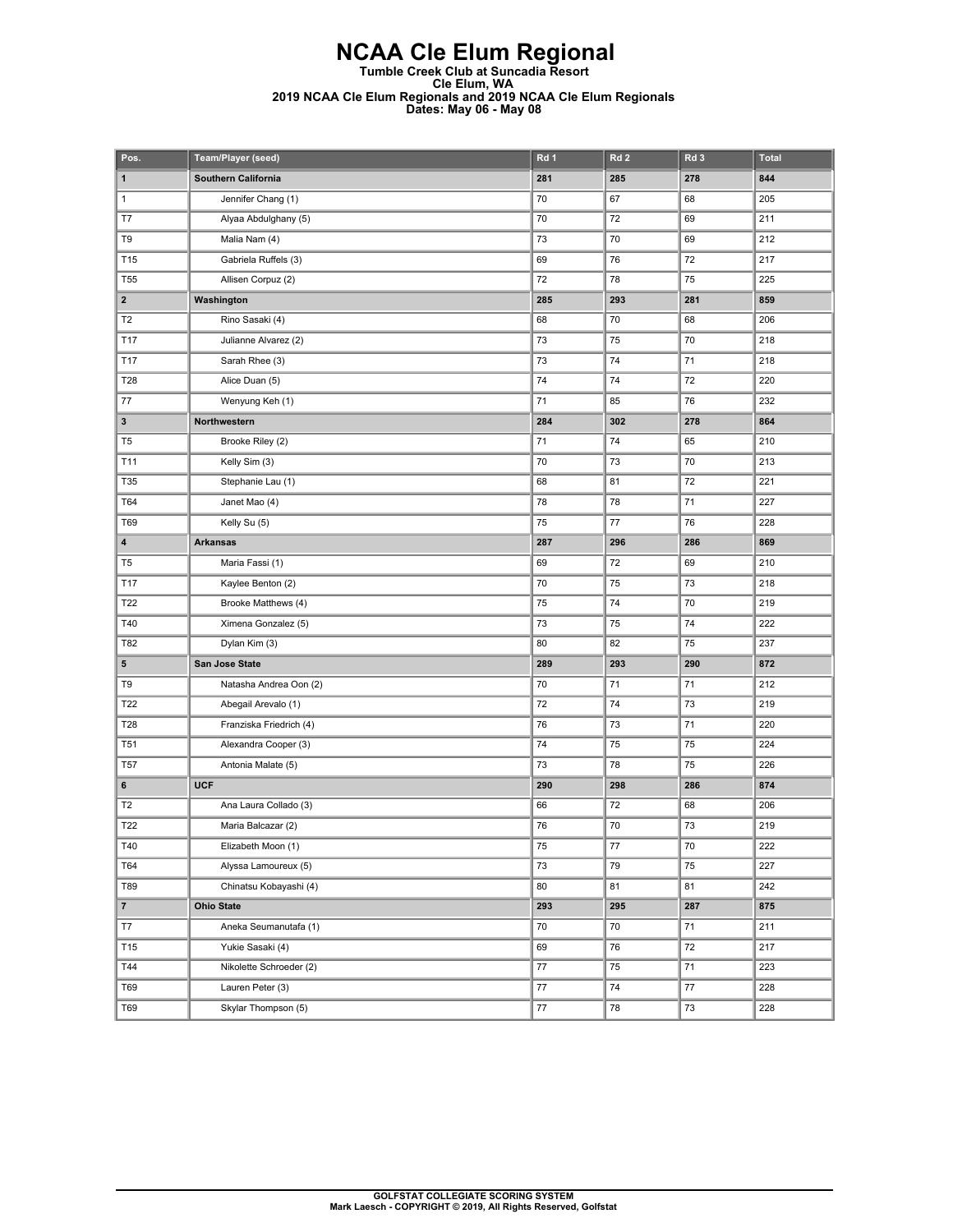| Pos.            | Team/Player (seed)            | Rd 1    | Rd <sub>2</sub> | Rd <sub>3</sub> | <b>Total</b> |
|-----------------|-------------------------------|---------|-----------------|-----------------|--------------|
| 8               | <b>Oregon State</b>           | 293     | 296             | 288             | 877          |
| T11             | Ellie Slama (1)               | 74      | 73              | 66              | 213          |
| T28             | Susie Cavanagh (3)            | 75      | 73              | 72              | 220          |
| T44             | Nicole Schroeder (4)          | 73      | 73              | 77              | 223          |
| <b>T57</b>      | Olivia Benzin (2)             | 74      | 79              | 73              | 226          |
| T69             | Mari Nishiura (5)             | 72      | 77              | 79              | 228          |
| 9               | Oregon                        | 295     | 296             | 288             | 879          |
| 4               | Kathleen Scavo (2)            | 67      | 72              | 70              | 209          |
| T35             | Amy Matsuoka (5)              | 74      | 76              | 71              | 221          |
| <b>T51</b>      | Petra Salko (1)               | $77 \,$ | 74              | 73              | 224          |
| <b>T55</b>      | Tze-Han Lin (3)               | 77      | 74              | 74              | 225          |
| <b>T86</b>      | Alexis Phadungmartvorakul (4) | 81      | 81              | 79              | 241          |
| 10              | South Carolina                | 298     | 296             | 287             | 881          |
| T22             | Emily Price (2)               | 72      | 75              | 72              | 219          |
| T28             | Anita Uwadia (5)              | 75      | 76              | 69              | 220          |
| T35             | Ana Pelaez (3)                | 76      | 71              | 74              | 221          |
| T44             | Lois Kaye Go (1)              | 76      | 74              | 73              | 223          |
| 76              | Marion Veysseyre (4)          | 75      | 82              | 73              | 230          |
| 11              | <b>lowa State</b>             | 299     | 301             | 282             | 882          |
| T17             | Amelia Mehmet Grohn (3)       | 75      | 72              | 71              | 218          |
| T28             | Chayanit Wangmahaporn (1)     | 74      | 76              | 70              | 220          |
| T28             | Joy Chou (2)                  | 74      | 77              | 69              | 220          |
| <b>T57</b>      | Taglao Jeeravivitaporn (5)    | 76      | 76              | 74              | 226          |
| T64             | Alanna Campbell (4)           | 76      | 79              | 72              | 227          |
| $12 \,$         | San Diego State               | 296     | 298             | 295             | 889          |
| 14              | Sara Kjellker (2)             | 70      | 73              | 73              | 216          |
| T28             | Gioia Carpinelli (1)          | 76      | 71              | 73              | 220          |
| <b>T51</b>      | Fernanda Escauriza (3)        | 72      | 76              | 76              | 224          |
| 75              | Kitty Tam (4)                 | 78      | 78              | 73              | 229          |
| T91             | Daniela Anastasi (5)          | 79      | 81              | 84              | 244          |
| 13              | <b>Sacramento State</b>       | 302     | 302             | 288             | 892          |
| T17             | Julia Becker (1)              | 75      | 75              | 68              | 218          |
| T22             | Nishtha Madan (3)             | 71      | 75              | 73              | 219          |
| T <sub>51</sub> | Corinne Viden (4)             | 79      | 74              | 71              | 224          |
| 78              | Sofie Babic (2)               | 80      | 78              | 76              | 234          |
| T79             | Sydney Smith (5)              | 77      | 79              | 79              | 235          |
| 14              | <b>Old Dominion</b>           | 293     | 309             | 293             | 895          |
| T44             | Charlotte De Corte (2)        | 73      | 77              | 73              | 223          |
| T57             | Jana Melichova (1)            | 79      | $77\,$          | 70              | 226          |
| T64             | Sana Tufail (3)               | 73      | 77              | 77              | 227          |
| T64             | Abigail Portyrata (4)         | 73      | 80              | 74              | 227          |
| T69             | Leah Onosato (5)              | 74      | 78              | 76              | 228          |
| $15\,$          | Miami                         | 299     | 314             | 289             | 902          |
| T35             | Renate Grimstad (2)           | 75      | 74              | 72              | 221          |
| T44             | Kristyna Frydlova (1)         | 75      | 78              | 70              | 223          |
| T57             | Macarena Aguilera (4)         | 71      | 80              | 75              | 226          |
| T79             | Anna Backman (3)              | 78      | 85              | 72              | 235          |
| T82             | Claudia De Antonio (5)        | 78      | 82              | $77 \,$         | 237          |
| 16              | <b>New Mexico State</b>       | 321     | 305             | 299             | 925          |
| T40             | Dominique Galloway (1)        | 77      | 73              | 72              | 222          |
| T44             | Suthavee Chanachai (2)        | 80      | 72              | 71              | 223          |
| 84              | Chantal Dueringer (3)         | 82      | 80              | 76              | 238          |
| 93              | Kehler Koss (5)               | 86      | 80              | 80              | 246          |
|                 |                               |         |                 |                 |              |
| 96              | Maria Prado (4)               | 82      | 85              | 87              | 254          |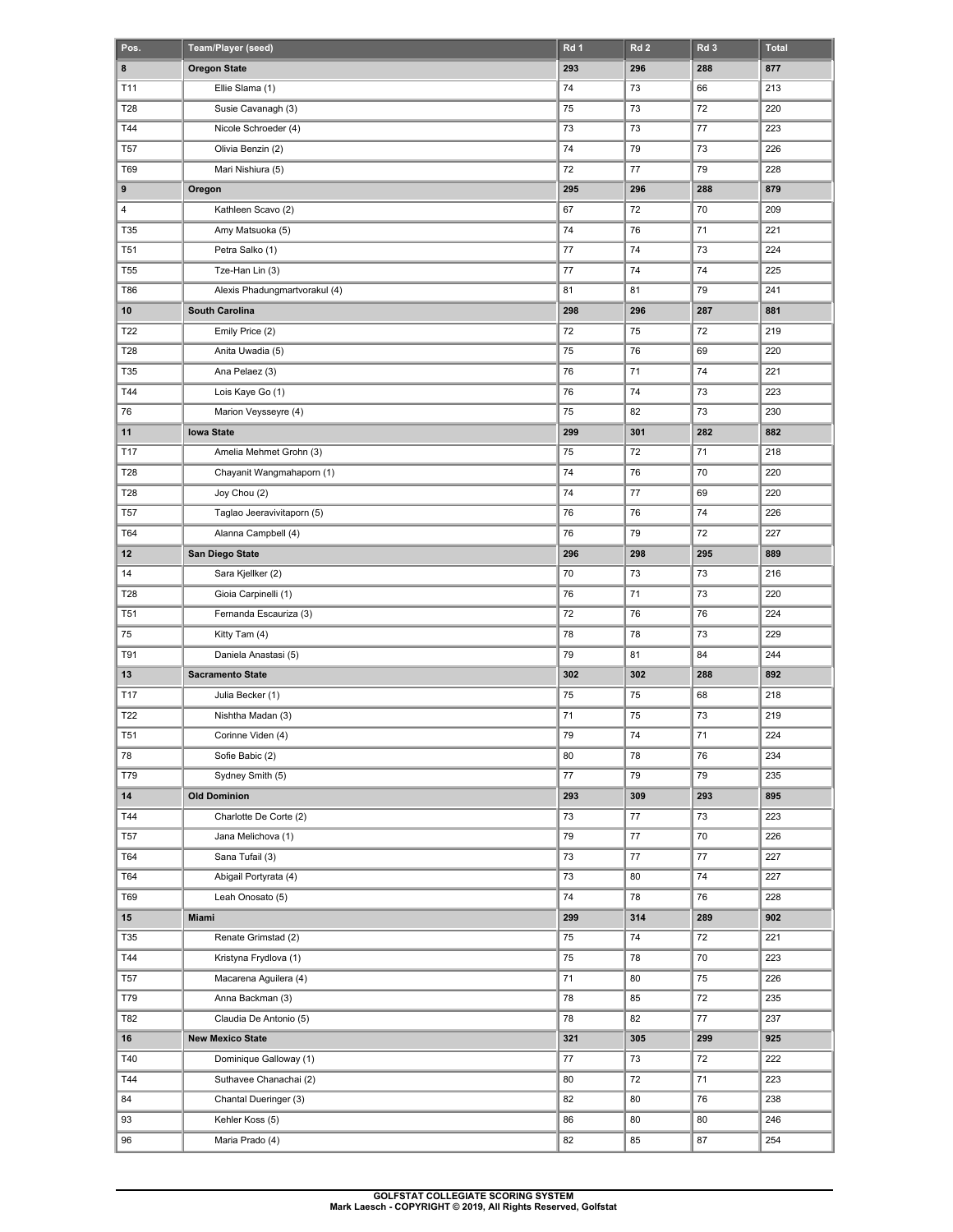| Pos.       | Team/Player (seed)       | Rd <sub>1</sub> | Rd <sub>2</sub> | Rd <sub>3</sub> | <b>Total</b> |
|------------|--------------------------|-----------------|-----------------|-----------------|--------------|
| 17         | <b>Boston University</b> | 307             | 318             | 312             | 937          |
| <b>T57</b> | Hanako Kawasaki (1)      | 71              | 79              | 76              | 226          |
| T79        | Megan Carter (5)         | 75              | 82              | 78              | 235          |
| T86        | Zhangcheng Guo (2)       | 79              | 82              | 80              | 241          |
| T86        | Katerina Doleckova (3)   | 84              | 75              | 82              | 241          |
| T91        | Abby Parsons (4)         | 82              | 84              | 78              | 244          |
| 18         | <b>Southern Illinois</b> | 322             | 320             | 310             | 952          |
| T69        | Jackie Biggs (2)         | 77              | 75              | 76              | 228          |
| 85         | Emilyee McGiles (1)      | 84              | 78              | 78              | 240          |
| T89        | Erica Kerr (4)           | 78              | 83              | 81              | 242          |
| 94         | Moyea Russell (3)        | 86              | 84              | 78              | 248          |
| 95         | Lilian Klekner-Alt (5)   | 83              | 88              | 78              | 249          |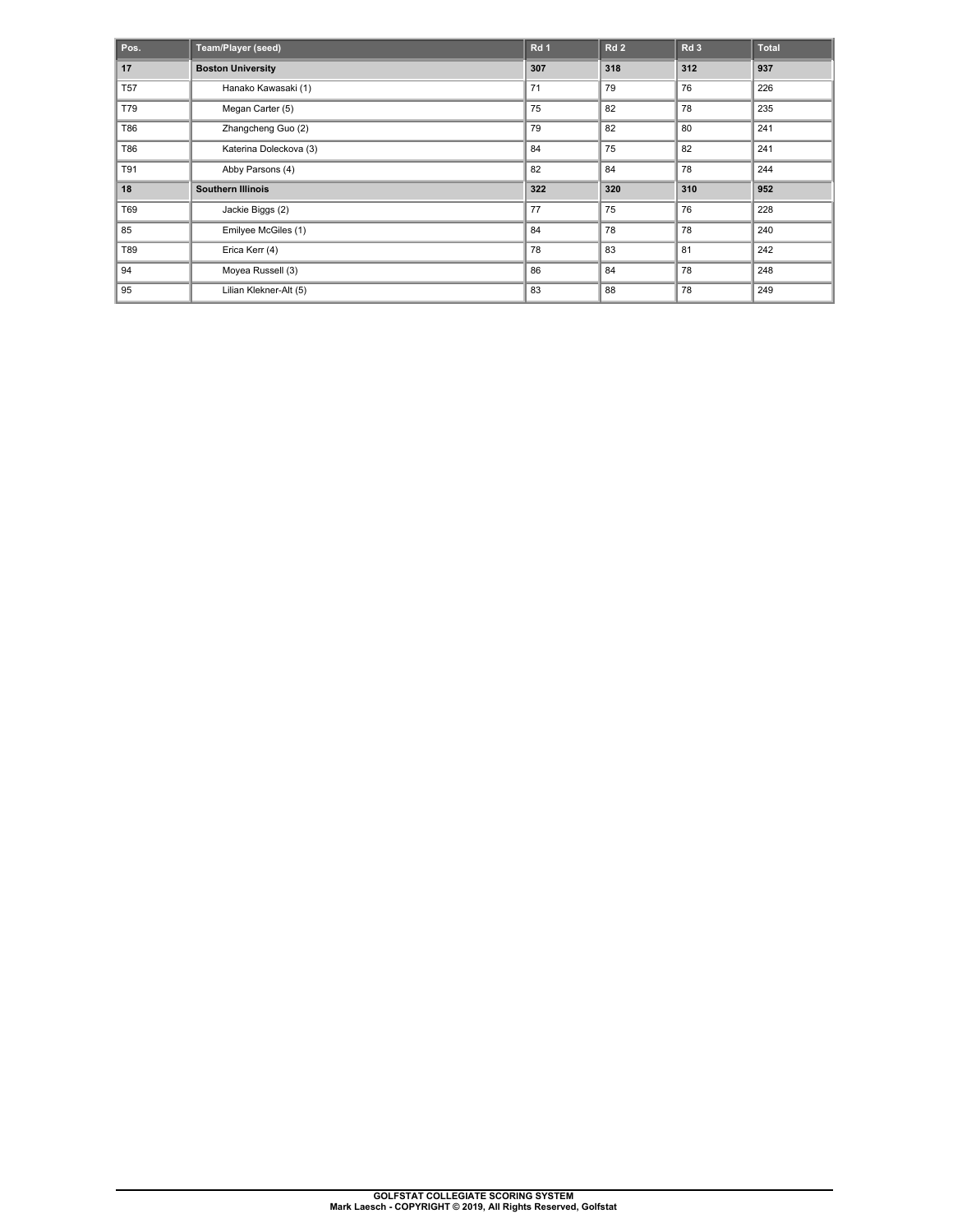#### **Individuals**

| Pos.            | Player (Team)                             | Rd <sub>1</sub> | Rd <sub>2</sub> | Rd <sub>3</sub> | <b>Total</b> |
|-----------------|-------------------------------------------|-----------------|-----------------|-----------------|--------------|
| 13              | Christine Danielsson (UC Davis)           | 73              | 71              | 70              | 214          |
| T <sub>22</sub> | Polly Mack (UNLV)                         | 77              | 70              | 72              | 219          |
| T35             | Rose Huang (Brigham Young)                | 77              | 76              | 68              | 221          |
| T40             | Elizabeth Prior (UNLV)                    | 78              | 75              | 69              | 222          |
| T44             | Chanikan (Pluem) Yongyuan (Southern Utah) | 71              | 75              | 77              | 223          |
| <b>T57</b>      | Sophie Hausmann (Idaho)                   | 73              | 80              | 73              | 226          |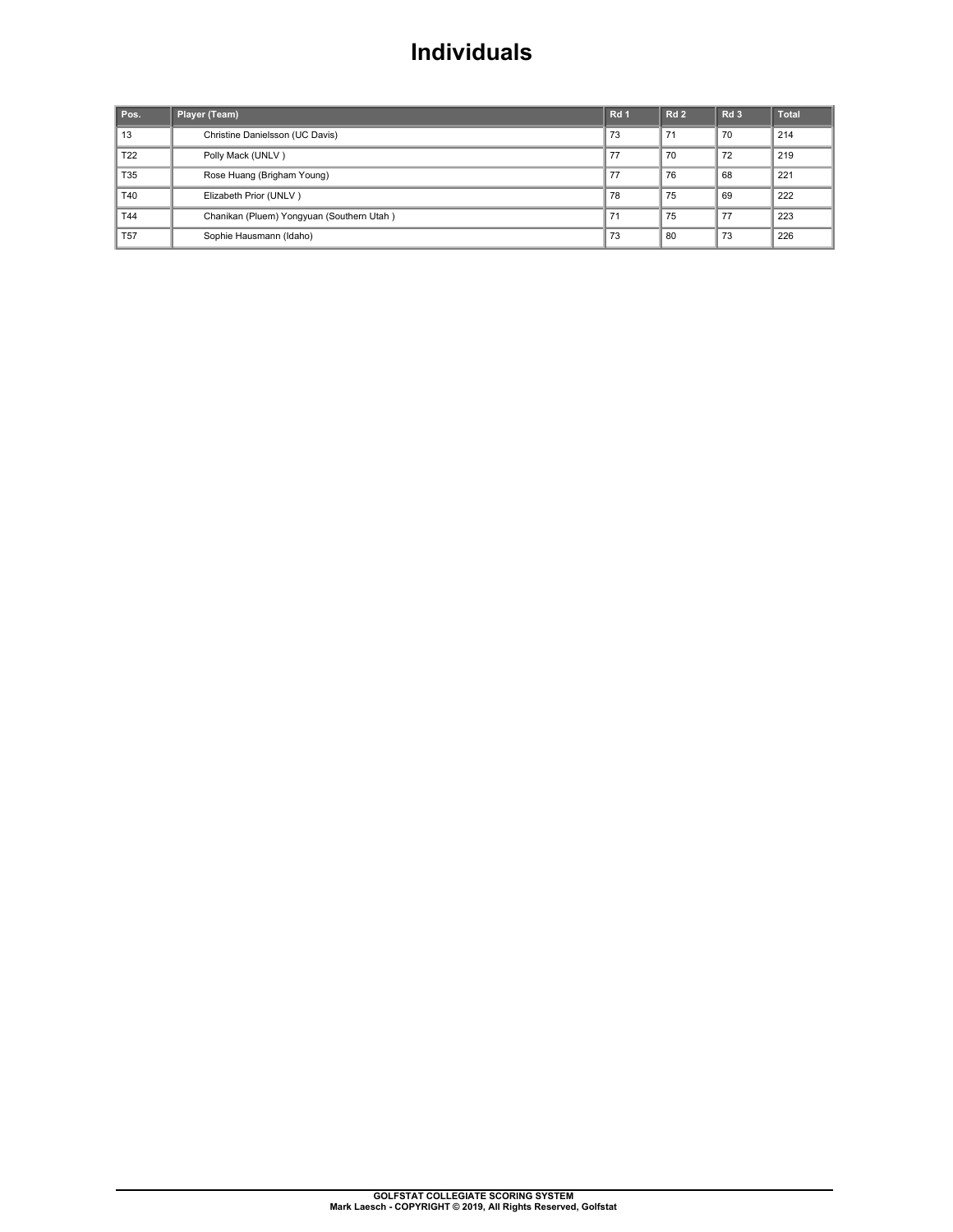|                                          | <b>Par 3 Scoring</b> |      |      |                |                             | <b>Par 4 Scoring</b>          |      |                 | <b>Par 5 Scoring</b>     |                              |      |          |
|------------------------------------------|----------------------|------|------|----------------|-----------------------------|-------------------------------|------|-----------------|--------------------------|------------------------------|------|----------|
| M. Fassi                                 | Arkansas             | 2.73 | $-4$ |                | R. Sasaki                   | Wash                          | 3.79 | $-5$            | J. Chang                 | $\overline{\text{usc}}$      | 4.40 | $-9$     |
| A. Collado                               | <b>UCF</b>           | 2.93 | $-1$ |                | E. Slama                    | Oregon St.                    | 3.79 | $-5$            | A. Collado               | <b>UCF</b>                   | 4.47 | $-8$     |
| A. Uwadia                                | S Carolina           | 3.00 | E    |                | <b>B.</b> Riley             | N'western                     | 3.88 | $-3$            | F. Escauriza             | S.Diego St                   | 4.53 | $-7$     |
| E. Price                                 | S Carolina           | 3.00 | E    |                | K. Scavo                    | Oregon                        | 3.88 | $-3$            | R. Sasaki                | Wash                         | 4.53 | $-7$     |
| A. Lamoureux                             | <b>UCF</b>           | 3.00 | E    |                | A. Abdulghany               | <b>USC</b>                    | 3.88 | $-3$            | K. Scavo                 | Oregon                       | 4.53 | $-7$     |
| L. Peter                                 | Ohio St              | 3.00 | E    |                | J. Chang                    | <b>USC</b>                    | 3.88 | $-3$            | R. Grimstad              | <b>UM</b>                    | 4.60 | $-6$     |
| N. Schroeder                             | Ohio St              | 3.07 | $+1$ |                | M. Nam                      | <b>USC</b>                    | 3.92 | $-2$            | J. Mao                   | N'western                    | 4.60 | $-6$     |
| A. Seumanutafa                           | Ohio St              | 3.07 | $+1$ |                | K. Sim                      | N'western                     | 3.92 | $-2$            | K. Sim                   | N'western                    | 4.60 | -6       |
| S. Thompson                              | Ohio St              | 3.07 | $+1$ |                | K. Benton                   | Arkansas                      | 3.96 | $-1$            | M. Nam                   | <b>USC</b>                   | 4.60 | $-6$     |
| C. Danielsson                            | <b>UC Davis</b>      | 3.07 | $+1$ |                | S. Kjellker                 | S.Diego St                    | 3.96 | $-1$            | M. Balcazar              | <b>UCF</b>                   | 4.60 | $-6$     |
| L. Go                                    | S Carolina           | 3.07 | $+1$ |                | A. Collado                  | <b>UCF</b>                    | 3.96 | $-1$            | N. Oon                   | San Jose                     | 4.60 | $-6$     |
| A. Abdulghany                            | <b>USC</b>           | 3.07 | $+1$ |                | A. Seumanutafa              | Ohio St                       | 3.96 | $-1$            | N. Madan                 | Sac. St.                     | 4.60 | $-6$     |
| G. Ruffels                               | <b>USC</b>           | 3.07 | $+1$ |                | E. Prior                    | <b>UNLV</b>                   | 4.00 | E               | A. Seumanutafa           | Ohio St                      | 4.67 | $-5$     |
| J. Chang                                 | <b>USC</b>           | 3.07 | $+1$ |                | G. Carpinelli               | S.Diego St                    | 4.00 | E               | J. Chou                  | Iowa State                   | 4.67 | $-5$     |
| S. Rhee                                  | Wash                 | 3.07 | $+1$ |                | L. Onosato                  | ODU                           | 4.00 | E               | A. Corpuz                | <b>USC</b>                   | 4.67 | $-5$     |
| A. Duan                                  | Wash                 | 3.07 | $+1$ |                | A. Mehmet Grohn             | lowa State                    | 4.00 | E               | <b>B.</b> Riley          | N'western                    | 4.67 | $-5$     |
| M. Aquilera                              | <b>UM</b>            | 3.07 | $+1$ |                | N. Oon                      | San Jose                      | 4.00 | E               | S. Rhee                  | Wash                         | 4.73 | $-4$     |
| K. Frydlova                              | UM                   | 3.07 | $+1$ |                | S. Lau                      | N'western                     | 4.00 | E               | M. Fassi                 | Arkansas                     | 4.73 | $-4$     |
| J. Chou                                  | Iowa State           | 3.07 | $+1$ |                | <b>B.</b> Matthews          | Arkansas                      | 4.04 | $+1$            | A. Pelaez                | S Carolina                   | 4.73 | $-4$     |
| F. Friedrich                             | San Jose             | 3.07 | $+1$ |                | J. Alvarez                  | Wash                          | 4.04 | $+1$            | S. Lau                   | N'western                    | 4.73 | $-4$     |
| O. Benzin                                | Oregon St.           | 3.07 | $+1$ |                | C. Danielsson               | <b>UC Davis</b>               | 4.04 | $+1$            | C. Wangmahaporn          | Iowa State                   | 4.73 | $-4$     |
| N. Schroeder                             | Oregon St. 3.13      |      | $+2$ |                | J. Becker                   | Sac. St.                      | 4.04 | $+1$            | G. Carpinelli            | S.Diego St 4.73              |      | $-4$     |
|                                          |                      |      |      |                |                             |                               |      |                 |                          |                              |      |          |
|                                          | <b>Eagles</b>        |      |      |                |                             | <b>Birdies</b>                |      |                 |                          | Pars                         |      |          |
| Y. Sasaki                                | Ohio St              |      |      | $\overline{2}$ | A. Collado                  | UCF                           |      | $\overline{16}$ | E. Price                 | S Carolina                   |      | 41       |
| N. Schroeder                             | Ohio St              |      |      | $\mathbf{1}$   | J. Chang                    | <b>USC</b>                    |      | 15              | J. Alvarez               | Wash                         |      | 40       |
| S. Babic                                 | Sac. St.             |      |      | 1              | M. Nam                      | <b>USC</b>                    |      | 15              | N. Schroeder             | Oregon St.                   |      | 39       |
| C. Dueringer                             | <b>NM State</b>      |      |      | 1              | M. Fassi                    | Arkansas                      |      | 15              | A. Matsuoka              | Oregon                       |      | 39       |
| K. Doleckova                             | Boston U.            |      |      | $\mathbf 1$    | R. Sasaki                   | Wash                          |      | 14              | C. De Corte              | ODŪ                          |      | 38       |
| J. Chang                                 | <b>USC</b>           |      |      | $\mathbf 1$    | K. Sim                      | N'western                     |      | 14              | lS. Hausmann             | Idaho                        |      | 38       |
| A. Pelaez                                | S Carolina           |      |      | 1              | <b>B.</b> Matthews          | Arkansas                      |      | 13              | J. Biggs                 | S Illinois                   |      | 38       |
| J. Mao                                   | N'western            |      |      | 1              | S. Lau                      | N'western                     |      | 13              | J. Becker                | Sac. St.                     |      | 37       |
|                                          | N'western            |      |      | 1              | A. Seumanutafa              | Ohio St                       |      | 13              | O. Benzin                | Oregon St.                   |      | 37       |
| W. Keh                                   | Wash                 |      |      | 1              | S. Chanachai                | <b>NM State</b>               |      | 12              | E. Slama                 | Oregon St.                   |      | 37       |
|                                          | Oregon               |      |      | 1              | N. Madan                    | Sac. St.                      |      | 12              | IM. Balcazar             | <b>UCF</b>                   |      | 37       |
| S. Tufail                                | ODU                  |      |      | 1              | A. Uwadia                   | S Carolina                    |      | 12              | J. Melichova             | ODU                          |      | 37       |
| <b>B.</b> Riley<br>T. Lin<br>S. Kjellker | S.Diego St           |      |      | 1              | A. Abdulghany               | <b>USC</b>                    |      | 12              | lK. Scavo                | Oregon                       |      | 37       |
| M. Balcazar                              | <b>UCF</b>           |      |      | 1              | R. Grimstad                 | <b>UM</b>                     |      | 12              | X. Gonzalez              | Arkansas                     |      | 37       |
|                                          |                      |      |      |                | K. Scavo                    | Oregon                        |      | 12              | P. Salko                 | Oregon                       |      | 36       |
|                                          |                      |      |      |                | N. Oon                      | San Jose                      |      | 12              | A. Duan                  | Wash                         |      | 36       |
|                                          |                      |      |      |                | A. Arevalo                  | San Jose                      |      | 11              | S. Rhee                  | Wash                         |      | 36       |
|                                          |                      |      |      |                | F. Escauriza                | S.Diego St                    |      | 11              | R. Sasaki                | Wash                         |      | 36       |
|                                          |                      |      |      |                | C. Wangmahaporn             | Iowa State                    |      | 11              | A. Malate                | San Jose                     |      | 36       |
|                                          |                      |      |      |                | <b>B.</b> Riley             | N'western                     |      | 11              | A. Lamoureux             | <b>UCF</b>                   |      | 36       |
|                                          |                      |      |      |                | C. Danielsson<br>G. Ruffels | <b>UC Davis</b><br><b>USC</b> |      | 11<br>10        | C. Danielsson<br>IZ. Guo | <b>UC Davis</b><br>Boston U. |      | 35<br>35 |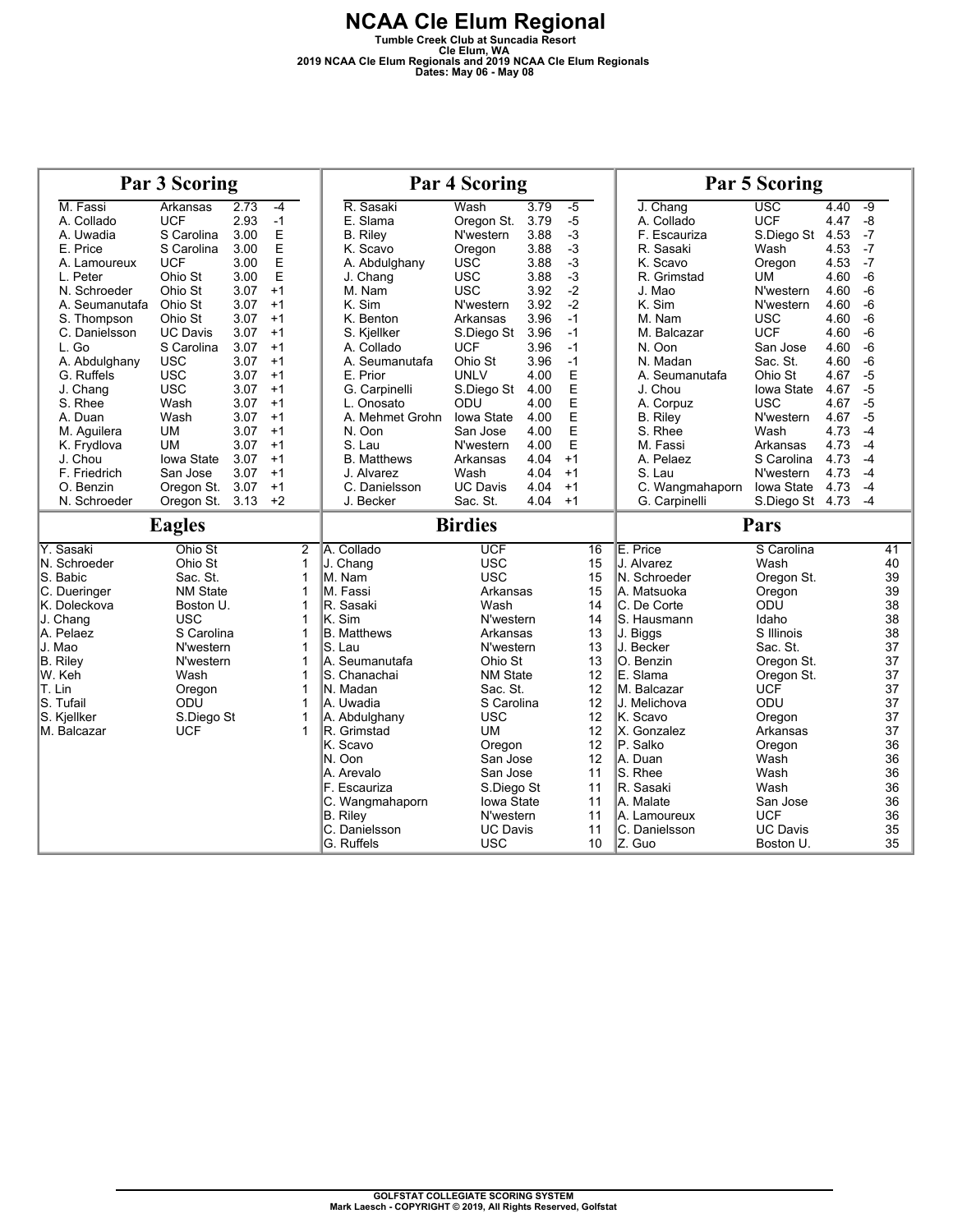### **NCAA Cle Elum Regional**<br>
Tumble Creek Club at Suncadia Resort<br>
2019 NCAA Cle Elum Regionals<br>
Dates: May 06 - May 08<br>
Dates: May 06 - May 08

|              | Average score per round                      |       |                               |  |  |  |  |  |  |  |  |
|--------------|----------------------------------------------|-------|-------------------------------|--|--|--|--|--|--|--|--|
| Round        | <b>Course</b>                                |       | Average Score Complete Rounds |  |  |  |  |  |  |  |  |
| 1            | 2019 NCAA Cle Elum Regionals                 | 75.01 | 96                            |  |  |  |  |  |  |  |  |
| $\mathbf{2}$ | 2019 NCAA Cle Elum Regionals                 | 76.35 | 96                            |  |  |  |  |  |  |  |  |
| 3            | 2019 NCAA Cle Elum Regionals                 | 73.48 | 96                            |  |  |  |  |  |  |  |  |
|              |                                              |       |                               |  |  |  |  |  |  |  |  |
|              | <b>Total Average Scores</b>                  |       |                               |  |  |  |  |  |  |  |  |
|              | 2019 NCAA Cle Elum Regionals<br>288<br>74 95 |       |                               |  |  |  |  |  |  |  |  |
|              |                                              |       |                               |  |  |  |  |  |  |  |  |

#### **Tumble Creek Club at Suncadia Resort: 2019 NCAA Cle Elum Regionals**

|                | Round 3 |       |                 |                |        |     |       |                 |                |  |  |
|----------------|---------|-------|-----------------|----------------|--------|-----|-------|-----------------|----------------|--|--|
| hole           | par     | yards | double<br>eagle | eagle          | birdie | par | bogey | double<br>bogey | other          |  |  |
| 1              | 4       | 380   |                 |                | 10     | 54  | 24    | 7               | 1              |  |  |
| $\overline{2}$ | 3       | 180   |                 |                | 3      | 66  | 25    | $\overline{2}$  |                |  |  |
| 3              | 4       | 320   |                 | $\overline{2}$ | 15     | 68  | 9     | $\overline{2}$  |                |  |  |
| 4              | 5       | 525   |                 |                | 10     | 74  | 11    | 1               |                |  |  |
| 5              | 4       | 380   |                 |                | 13     | 57  | 20    | 4               | $\overline{2}$ |  |  |
| 6              | 4       | 370   |                 |                | 12     | 68  | 14    | $\overline{2}$  |                |  |  |
| 7              | 3       | 195   |                 |                | 10     | 69  | 15    | $\overline{c}$  |                |  |  |
| 8              | 5       | 458   |                 |                | 26     | 50  | 16    | 4               |                |  |  |
| 9              | 4       | 400   |                 |                | 6      | 51  | 34    | 5               |                |  |  |
| 10             | 4       | 400   |                 |                | 9      | 61  | 23    | $\overline{c}$  | 1              |  |  |
| 11             | 3       | 155   |                 |                | 15     | 51  | 24    | 5               | 1              |  |  |
| 12             | 4       | 368   |                 | 1              | 8      | 62  | 20    | 4               | 1              |  |  |
| 13             | 3       | 148   |                 |                | 19     | 58  | 17    | $\overline{c}$  |                |  |  |
| 14             | 5       | 528   |                 |                | 18     | 68  | 8     | $\overline{c}$  |                |  |  |
| 15             | 5       | 483   |                 |                | 25     | 53  | 16    | $\overline{c}$  |                |  |  |
| 16             | 4       | 362   |                 |                | 24     | 62  | 8     | 1               | 1              |  |  |
| 17             | 3       | 169   |                 |                | 9      | 72  | 15    |                 |                |  |  |
| 18             | 5       | 485   |                 | $\overline{2}$ | 42     | 43  | 7     | $\overline{2}$  |                |  |  |

| Round <sub>3</sub>      |     |       |                            |  |  |  |  |  |  |
|-------------------------|-----|-------|----------------------------|--|--|--|--|--|--|
| hole                    | par | yards | average<br>relative to par |  |  |  |  |  |  |
| 9                       | 4   | 400   | $+0.40$                    |  |  |  |  |  |  |
| 1                       | 4   | 380   | $+0.32$                    |  |  |  |  |  |  |
| $\overline{2}$          | 3   | 180   | $+0.27$                    |  |  |  |  |  |  |
| 5                       | 4   | 380   | $+0.23$                    |  |  |  |  |  |  |
| 11                      | 3   | 155   | $+0.23$                    |  |  |  |  |  |  |
| 12                      | 4   | 368   | $+0.22$                    |  |  |  |  |  |  |
| 10                      | 4   | 400   | $+0.22$                    |  |  |  |  |  |  |
| $\overline{7}$          | 3   | 195   | $+0.09$                    |  |  |  |  |  |  |
| 6                       | 4   | 370   | $+0.06$                    |  |  |  |  |  |  |
| 17                      | 3   | 169   | $+0.06$                    |  |  |  |  |  |  |
| $\overline{\mathbf{4}}$ | 5   | 525   | $+0.03$                    |  |  |  |  |  |  |
| 13                      | 3   | 148   | $+0.02$                    |  |  |  |  |  |  |
| 8                       | 5   | 458   | $-0.02$                    |  |  |  |  |  |  |
| 15                      | 5   | 483   | $-0.05$                    |  |  |  |  |  |  |
| 14                      | 5   | 528   | $-0.06$                    |  |  |  |  |  |  |
| 3                       | 4   | 320   | $-0.06$                    |  |  |  |  |  |  |
| 16                      | 4   | 362   | $-0.11$                    |  |  |  |  |  |  |
| 18                      | 5   | 485   | $-0.36$                    |  |  |  |  |  |  |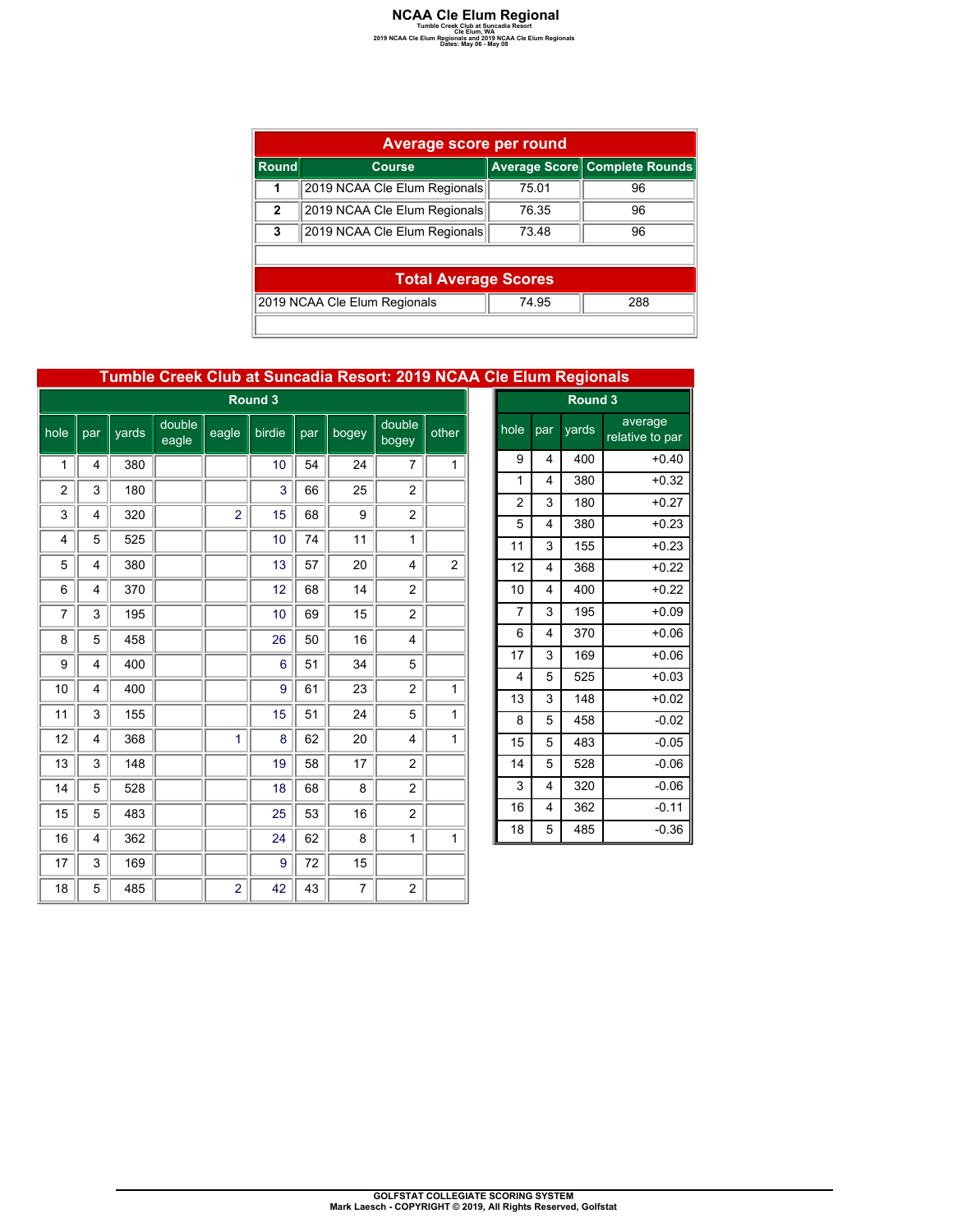### **NCAA Cle Elum Regional**<br>
Tumble Creek Club at Suncadia Resort<br>
2019 NCAA Cle Elum Regionals<br>
Dates: May 06 - May 08<br>
Dates: May 06 - May 08

|                | Round 1 |       | Round <sub>2</sub>         |                |     |       | Round 3                    |                |     |       |                            |
|----------------|---------|-------|----------------------------|----------------|-----|-------|----------------------------|----------------|-----|-------|----------------------------|
| hole           | par     | vards | average<br>relative to par | hole           | par | vards | average<br>relative to par | hole           | par | vards | average<br>relative to par |
| 1              | 4       | 380   | $+0.58$                    | 11             | 3   | 155   | $+0.58$                    | 9              | 4   | 400   | $+0.40$                    |
| 5              | 4       | 380   | $+0.41$                    | $\overline{2}$ | 3   | 180   | $+0.50$                    | 1              | 4   | 380   | $+0.32$                    |
| 9              | 4       | 400   | $+0.39$                    | $\overline{7}$ | 3   | 195   | $+0.50$                    | $\overline{c}$ | 3   | 180   | $+0.27$                    |
| 11             | 3       | 155   | $+0.38$                    | 6              | 4   | 370   | $+0.48$                    | 5              | 4   | 380   | $+0.23$                    |
| 17             | 3       | 169   | $+0.38$                    | 9              | 4   | 400   | $+0.44$                    | 11             | 3   | 155   | $+0.23$                    |
| $\overline{7}$ | 3       | 195   | $+0.30$                    | 10             | 4   | 400   | $+0.44$                    | 12             | 4   | 368   | $+0.22$                    |
| $\overline{2}$ | 3       | 180   | $+0.30$                    | 5              | 4   | 380   | $+0.40$                    | 10             | 4   | 400   | $+0.22$                    |
| 6              | 4       | 370   | $+0.27$                    | 17             | 3   | 169   | $+0.39$                    | $\overline{7}$ | 3   | 195   | $+0.09$                    |
| 10             | 4       | 400   | $+0.24$                    | 16             | 4   | 362   | $+0.27$                    | 6              | 4   | 370   | $+0.06$                    |
| 16             | 4       | 362   | $+0.08$                    | 1              | 4   | 380   | $+0.24$                    | 17             | 3   | 169   | $+0.06$                    |
| 4              | 5       | 525   | $+0.05$                    | 3              | 4   | 320   | $+0.22$                    | 4              | 5   | 525   | $+0.03$                    |
| 13             | 3       | 148   | $+0.03$                    | 12             | 4   | 368   | $+0.19$                    | 13             | 3   | 148   | $+0.02$                    |
| 12             | 4       | 368   | $-0.01$                    | 8              | 5   | 458   | $+0.18$                    | 8              | 5   | 458   | $-0.02$                    |
| 8              | 5       | 458   | $-0.01$                    | 13             | 3   | 148   | $+0.11$                    | 15             | 5   | 483   | $-0.05$                    |
| 3              | 4       | 320   | $-0.05$                    | 14             | 5   | 528   | $-0.07$                    | 14             | 5   | 528   | $-0.06$                    |
| 15             | 5       | 483   | $-0.06$                    | 18             | 5   | 485   | $-0.13$                    | 3              | 4   | 320   | $-0.06$                    |
| 14             | 5       | 528   | $-0.11$                    | $\overline{4}$ | 5   | 525   | $-0.14$                    | 16             | 4   | 362   | $-0.11$                    |
| 18             | 5       | 485   | $-0.15$                    | 15             | 5   | 483   | $-0.24$                    | 18             | 5   | 485   | $-0.36$                    |